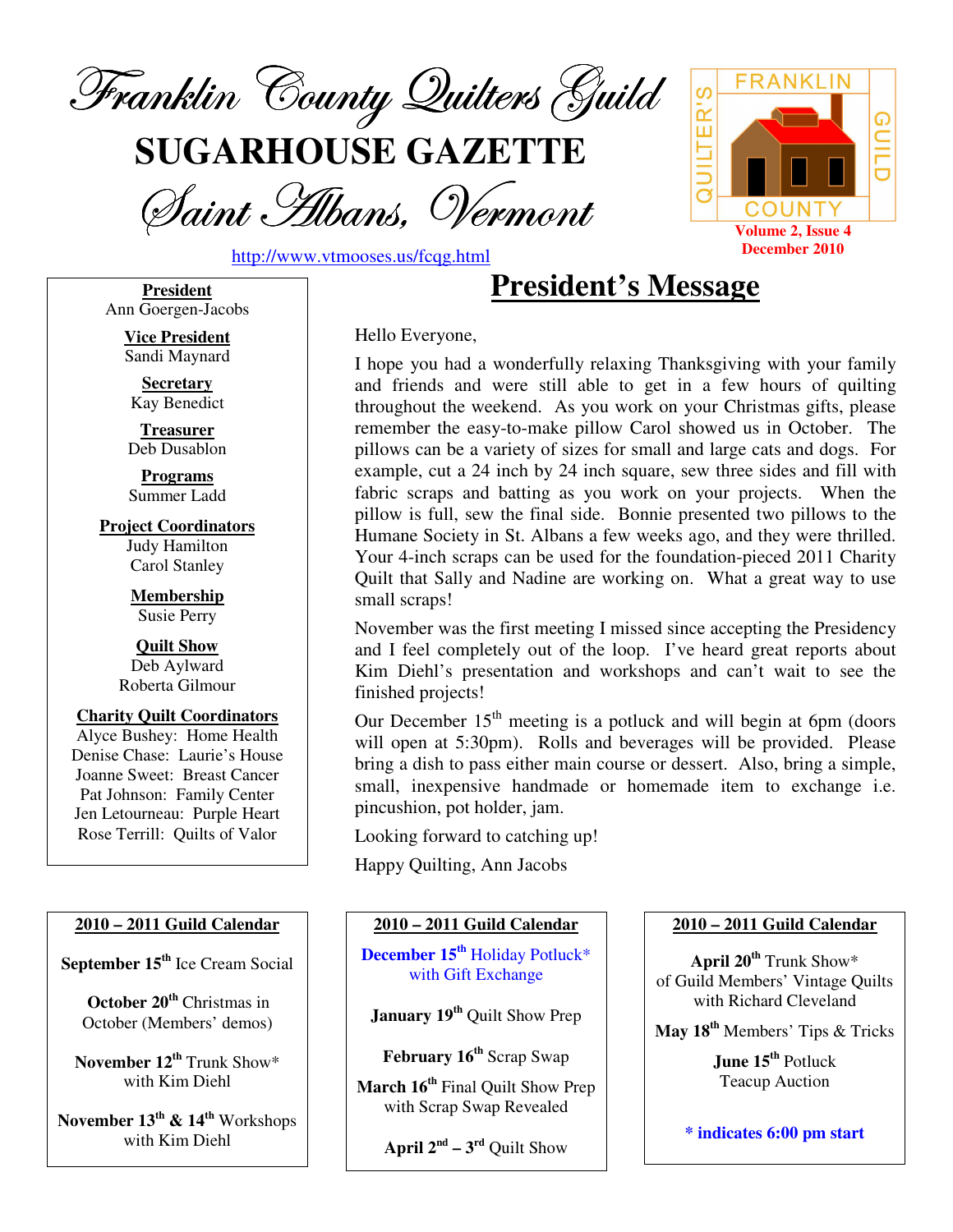### **FRANKLIN COUNTY QUILTERS GUILD** Minutes of November 12, 2010

**Present:** Total attended 53, including one new member and nine guests.

## **Proceedings:**

*Meeting called to order* at 6:00 p.m. by Sandra Maynard, Vice-President.

*Program:* Guest speaker Kim Diehl presented an amazing trunk show, followed by an opportunity for those present to examine her quilts and purchase her books.

*Secretary's Report:* Minutes of October 2010 Meeting, motion to accept by Sharon Perry, seconded by Carol Stanley. Motion carried.

*Treasurer's Report:* Motion to accept by Sally Krupp, seconded by Carol Stanley. Motion carried. *Block of the Month:*

- November block raffle won by Deb Aylward.

- For the December block, use Christmas colors.

*Old Business:*

- Charity Quilt 2011 - Sally Krupp announced that we still need more of the foundation-pieced strips. Instructions are in the November newsletter.

- Sale Table - Sharon Perry reminded us to bring quiltrelated items for the monthly sale table. Proceeds go to the guild.

- Kim Diehl workshops - Babette Coons announced that there were still two openings available for the Saturday workshop. Sunday was filled.

*Monthly Drawing:* Door prize won by Shirley Babcock. *Other Business:*

- Sharon Perry announced that the next newsletter deadline is November 24, a little earlier than usual due to the Thanksgiving holiday. She also mentioned that the guild's website has been updated. Take a look. And a reminder that in case of weather cancellations, Ann Jacobs phones Sharon, who emails everyone.

- Next meeting will be on Wednesday, December 15 beginning at 6:00 p.m. Bring a main dish or a dessert for the pot luck supper. Drinks and rolls will be provided. Also, bring a simple, inexpensive, handmade item for the gift exchange.

- Show & Tell

*Meeting adjourned* at 7:45 p.m. Minutes submitted by Kay Benedict, Secretary



#### **DECEMBER MEETING WILL START AT 6:00 PM MONTHLY MEETING FORMAT**

| $6:30 \text{ pm}$ | Doors open<br>Sign-up for raffle BOM block<br>Sign-up for monthly drawing<br>Pick up name tag |
|-------------------|-----------------------------------------------------------------------------------------------|
| $7:00 \text{ pm}$ | Business meeting<br>Show and Tell<br>Short break as appropriate<br>Program for the evening    |

## **2012 RAFFLE QUILT**

Roseanne Terrill is the coordinator for the 2012 Raffle Quilt. The pattern for the quilt was selected at a previous guild meeting. Roseanne now needs to gather fabric donations for the quilt. She is looking for fat quarter donations in the following colors: red; green; purple; blue; brown; gold; burnt orange; and light cream.

Bring your FQ donations in the colors above to the December meeting, and give them to Roseanne.

## **EXCERPT FROM 1949 SEWING MANUAL**

The following was found on Michele Bilyeu's blog at www.with-heart-and-hands.blogspot.com. You'll have a good laugh as did this editor!

"Prepare yourself mentally for sewing. Think about what you are going to do...never approach sewing with a sigh or lackadaisically. Good results are difficult when indifference predominates. Never try to sew with a sink full of dishes or beds unmade. When there are urgent housekeeping chores, do these first so your mind is free to enjoy your sewing. When you sew, make yourself as attractive as possible. Put on a clean dress. Keep a little bag full of French chalk near your sewing machine to dust your fingers at intervals. Have your hair in order, powder and lipstick put on with care…if you are constantly fearful and will come home and you will not look neatly put together, you will not enjoy your sewing as you should."

So…go find a clean dress and get sewing…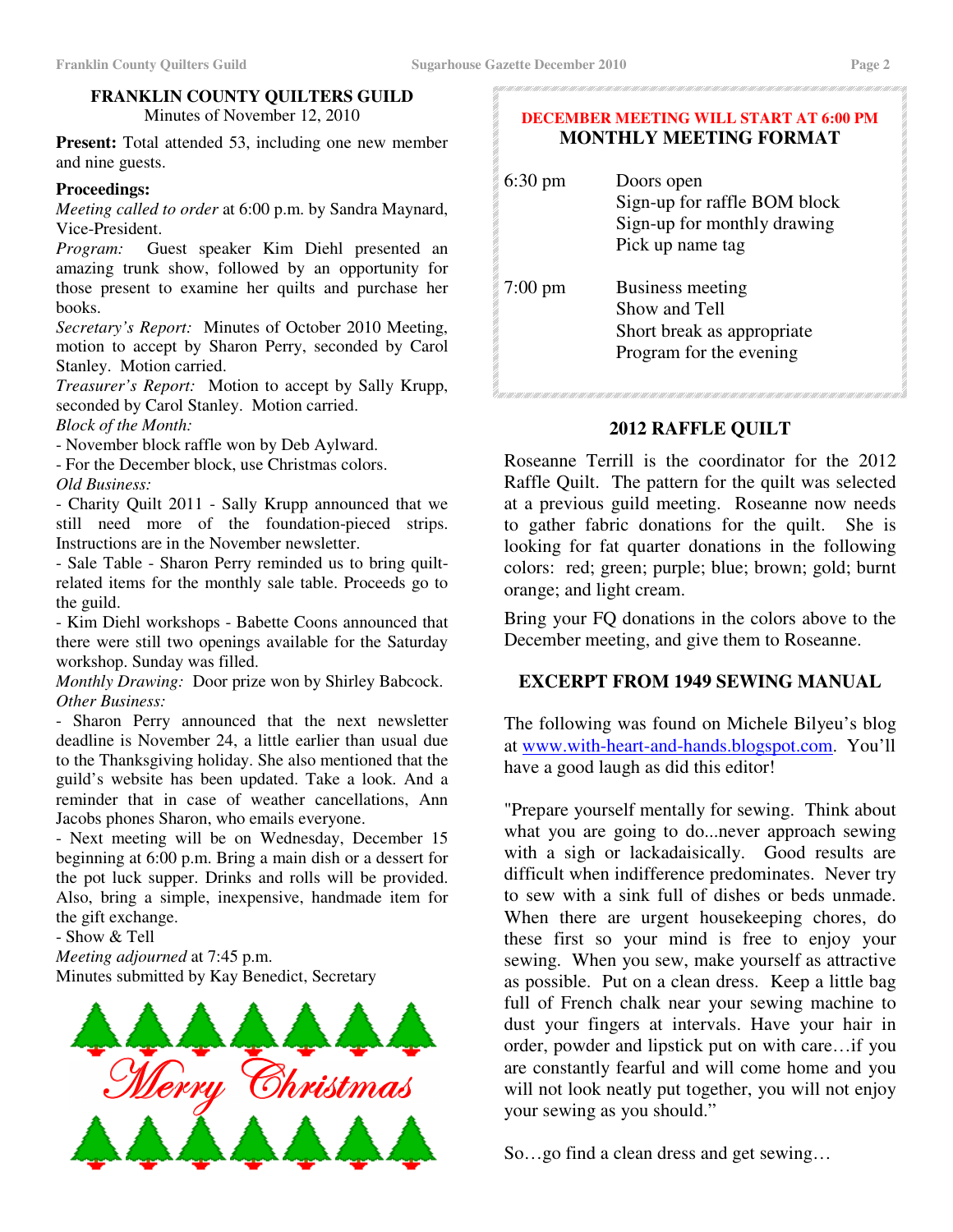# **DECEMBER 2010 BLOCK OF THE MONTH PATTERN: SPINNING FOUR PATCH BLOCK Pattern from www.quilterscache.com**

# **Use holiday fabrics with white on white or off-white background.**

**Click the link below for the Spinning Four Patch Block pattern http://www.quilterscache.com/S/SpinningFourPatchBlock.html**

## **2011 QUILT SHOW LESS THAN 12 WEEKS AWAY**

Even though we haven't celebrated Christmas yet the 2011 Quilt Show is less than 12 weeks away. The dates for the show are April  $2^{nd}$  &  $3^{rd}$  with setup on April 1<sup>st</sup>...no fooling! Planning has been underway since the last show ended, and the quilt show committee has already had 2 meetings.

There are a few jobs still open on the committee. If you have time to devote a few hours a month, the committee and guild could use your help. Contact Deb Aylward, 879-3219, for more information about those open positions.

The committee is also looking for a guild member to finish off a few black drapes before the 2011 show. A 6-inch sleeve needs to be made at the top of each drape, and the bottom edge needs to be hemmed. All the work can be done on a sewing machine. Again, contact Deb Aylward if you can help with the drapes.

Nadine Froebel is the raffle ticket coordinator this year. She and Gail Darling handed out raffle tickets at the November meeting and will also have them available at the December meeting. If you haven't received your tickets yet, please see Nadine at the December meeting. It will save the guild the postage to mail them to you. Nadine also asks that each member return the raffle tickets and money for the tickets in an envelope with the member's name written on the outside. Nadine wants to be sure to properly credit the returned tickets and money to the correct member and avoid making unnecessary telephone calls looking for unreturned tickets.

The committee is also looking for any member who has a color laser printer which can accept fabric sheets on freezer paper. We want to print the labels using a laser printer this year so they are colorfast. If you have a color laser printer, please call Sharon Perry, 326-3135, and she can discuss the details with you.

You may recall that Elaine Magnan issued a challenge to all guild members to complete a Vermont quilt using blocks (remember Champ???) from the 2009-2010 Block of the Month program. We need at least 3 entries in order to create a separate category for the challenge and have a special display at the quilt show. You need to get cracking on your quilt now if you want to enter.

Finally, the committee is looking for the usual donations to the basket of fat quarters and the basket for the door prize. Fat quarters should be 100% cotton, good quality fabric. Lotions, teas, coffee, candles, etc., are all welcome donations for the door prize basket.

## **CALLING ALL ST ALBANS' QUILTERS…**

St Albans City is looking for a quilter to create a block representing St Albans City for the Local Government Quilt Project sponsored by the Vermont League of Cities and Towns (VLCT). This project began in 2005, and VLCT has a goal to collect quilt blocks from all Vermont municipalities. So far, two quilts have been made with the 62 blocks submitted to date. If you'd like to make a 10" x 10" block for St Albans City, contact Deb Aylward, 879-3219, for the phone number of the receptionist who passed the info to Deb.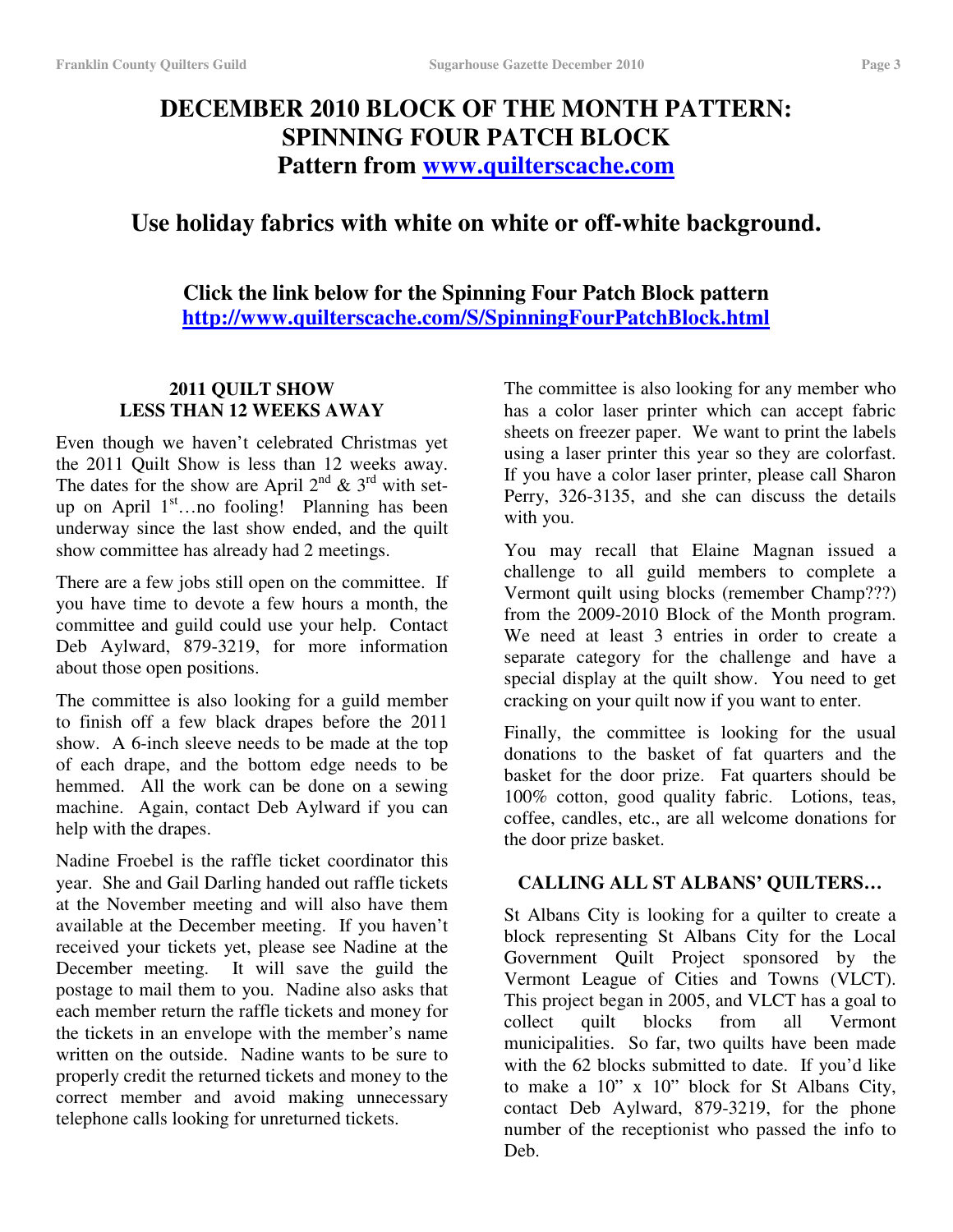# **Franklin County Quilter's Guild 13 th Annual Quilt Show Quilt Registration Form**

# **Registration Deadline: Monday, March 7, 2011**

Please print clearly and submit one form per entry. Instructions for submitting are on page 2. Please note, this form must be signed before displaying your quilt(s).

| Name:<br><u> 1980 - Johann Barbara, martxa amerikan personal (h. 1980).</u>                                                            | Phone:                                                                                 |
|----------------------------------------------------------------------------------------------------------------------------------------|----------------------------------------------------------------------------------------|
|                                                                                                                                        |                                                                                        |
|                                                                                                                                        | Title of Quilt:                                                                        |
|                                                                                                                                        |                                                                                        |
|                                                                                                                                        |                                                                                        |
| Category: (please check only one)                                                                                                      |                                                                                        |
|                                                                                                                                        | $\Box$ C – Crib or Lap $\Box$ B – Bed Quilt $\Box$ W – Wall Quilt $\Box$ M – Miniature |
| Hanging dimensions: _______ inches Wide by                                                                                             | inches Long                                                                            |
| <b>SLEEVES:</b> Crib/Lap, Bed and Wall quilts must have 5" sleeve to hang.<br>Miniatures less than 20" wide may omit a hanging sleeve. |                                                                                        |
| Please check all that apply:                                                                                                           |                                                                                        |
| □ Hand pieced □ Machine pieced □ Hand appliquéd □ Machine appliquéd                                                                    |                                                                                        |
| Hand quilted Machine quilted                                                                                                           |                                                                                        |
|                                                                                                                                        |                                                                                        |
|                                                                                                                                        | Professionally machine quilted by:                                                     |
| Other techniques used:                                                                                                                 | <u> 1989 - Andrea Stadt Britain, fransk politik (d. 1989)</u>                          |
|                                                                                                                                        | Name of piecing/appliqué design:                                                       |
|                                                                                                                                        | Source of design:<br>Continue to next page                                             |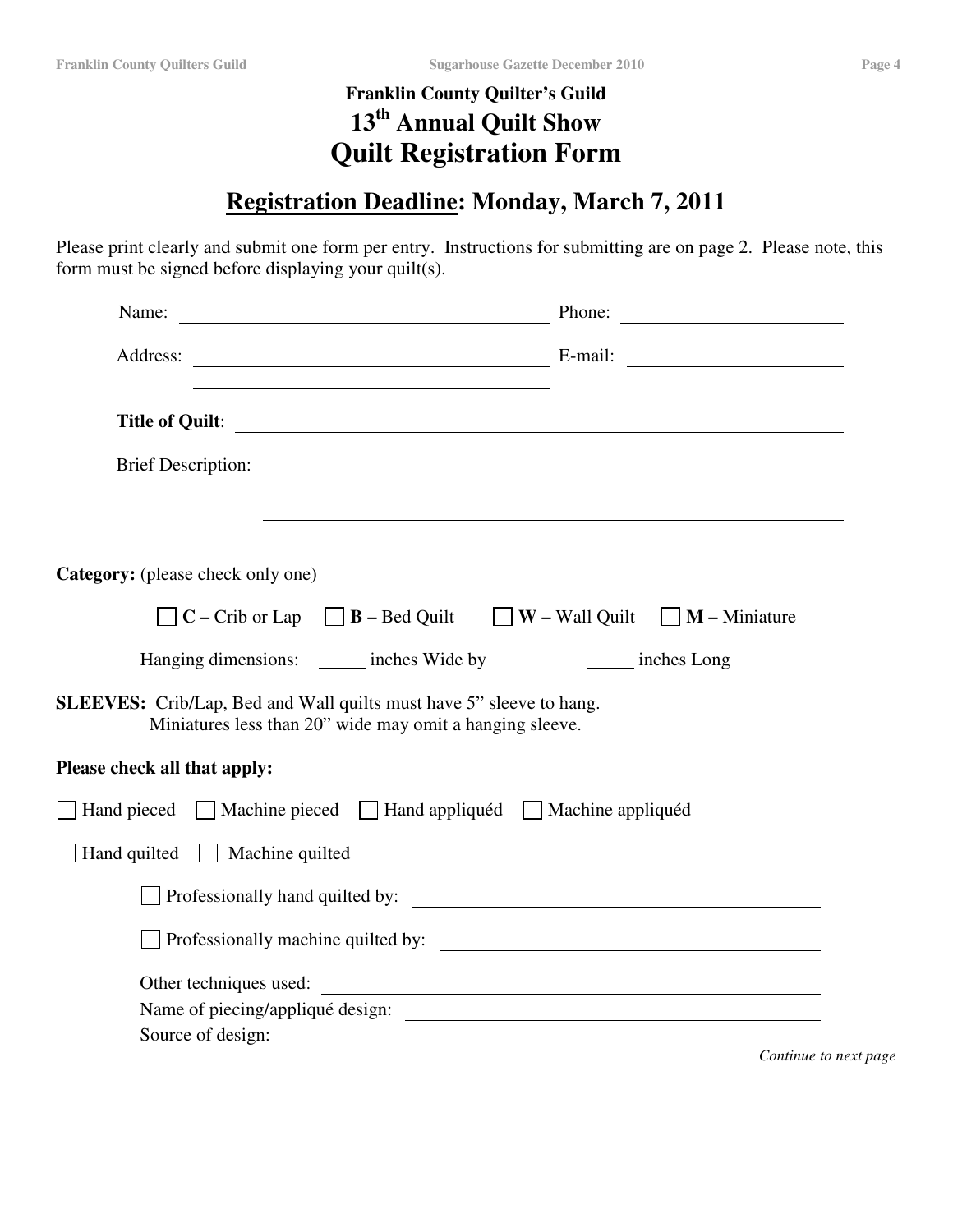$\Box$  Printed photograph submitted (your name & mailing address must appear on the back of your photo if you wish to have the photo returned to you.)

Digital photograph e-mailed (please send in .jpg format)

By signing below, I understand that the Franklin County Quilter's Guild, its members and affiliates and the St. Albans City are not responsible for damage or loss of quilts exhibited. I accept full responsibility for any and all insurance coverage.

**Signature: Date: Date: Date: Date: Date: Date: Date: Date: Date: Date: Date: D** 

**Please check here if you are completing this form electronically and submitting by e-mail.** By checking here, I understand that the Franklin County Quilter's Guild, its members and affiliates and the St. Albans City are not responsible for damage or loss of quilts exhibited. I accept full responsibility for any and all insurance coverage. **Date**:

# **Please submit photo and signed form to:**

Jen Martin 219 Charles Circle Sheldon, VT 05478

or

jnnoelle@gmail.com

Feel free to call Jen Martin at (802) 999-2395 if you have questions about completing or submitting this form.

*REMINDER: The quilt show is scheduled for April 2 & 3, 2011.*

It is important to submit a form for each entry by the **March 7 deadline** to facilitate successful organization of the display.

Thank you for your cooperation.

*Deadline for articles for January newsletter:* **Wednesday, January 5 th , 2011**

Please email articles to Sharon Perry, *vtquilter@gmail.com*, or mail to PO Box 517, Montgomery Center VT 05471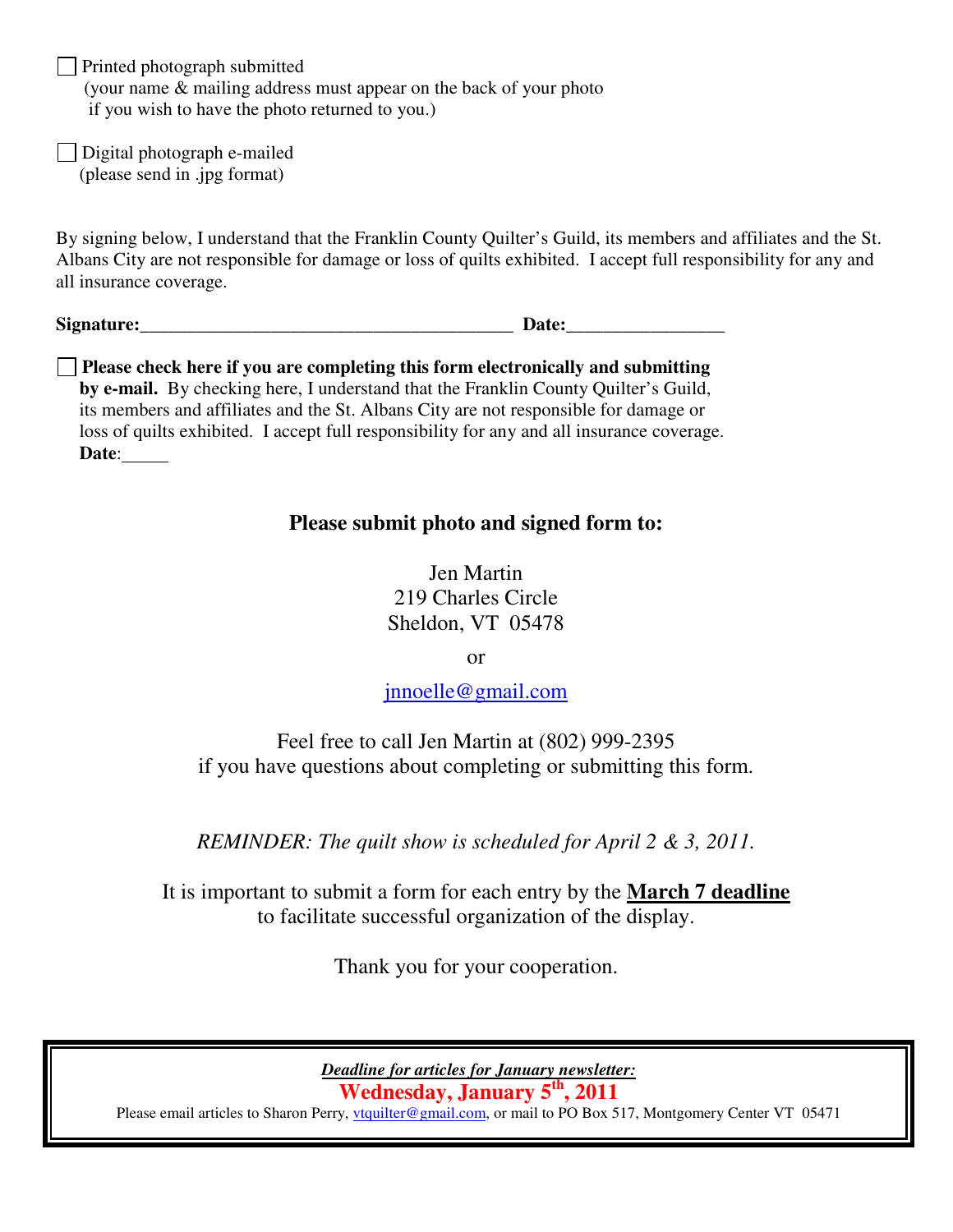## **DECEMBER 2010 TREASURER'S REPORT**

## **FRANKLIN COUNTY QUILTER'S GUILD Treasurer's Report -- December 15, 2010**

| <b>Opening Balance</b>                                                                                                                                                                                      |                                                         | \$4,139.48 |
|-------------------------------------------------------------------------------------------------------------------------------------------------------------------------------------------------------------|---------------------------------------------------------|------------|
| <b>Funds collected</b><br>Dues<br><b>Trunk Show guests</b><br>Sale Table<br><b>Kim Diehl Classes</b>                                                                                                        | \$30.00<br>\$40.00<br>\$65.25<br>\$659.60               |            |
| Total                                                                                                                                                                                                       | \$794.85                                                |            |
|                                                                                                                                                                                                             | Total                                                   | \$4,934.33 |
| Funds paid out<br>Church of the Rock, Dec rent<br>Gerald Perry, Room set-up for Dec<br>Babette Coons, LaQuinta hotel for Kim Diehl<br>Summer Ladd, Quilt bags<br>Kim Diehl, Trunk show, Workshops, Air fare | \$35.00<br>\$25.00<br>\$380.64<br>\$23.11<br>\$2,077.20 |            |
| Total                                                                                                                                                                                                       | \$2,540.95                                              |            |
| <b>Grand Total</b>                                                                                                                                                                                          |                                                         | \$2,393.38 |
| 2010 YTD Collections: \$6304.11                                                                                                                                                                             |                                                         |            |

Respectfully submitted,

Deborah L. Dusablon, Treasurer 12/15/10

## **QUILTER'S RETREAT WEEKEND**

The Fitch Hill Inn, owned and operated by a quilter, is hosting a Quilter's Retreat Weekend on January  $7<sup>th</sup>$  -9<sup>th</sup>, 2011. Enjoy a weekend of quilting at the Fitch Hill Inn in Hyde Park, Vermont.

Bring your unfinished projects or that new project you had to wait to start until after the holiday rush was over. The inn's dining room table is over 16 feet long, providing room for sewing machines and cutting mats. A full-sized ironing board & iron will be provided. Or you can sit by the fire or in the sunny parlor with your hand quilting. But most important, spend some time with fellow quilters! The weekend includes: lodging for Friday and Saturday nights; dinner on Friday night; and breakfast, lunch, afternoon snacks and dinner on Saturday and Sunday. Rates run from \$165 per person for the weekend to \$250 per person depending on the room reserved and the number of quilters sharing each room.

For more information, call Julie or John Rohleder, Innkeeper, at 802-888-3834 or email innkeeper@fitchhillinn.com. To check out the facility visit the website, www.fitchhillinn.com.